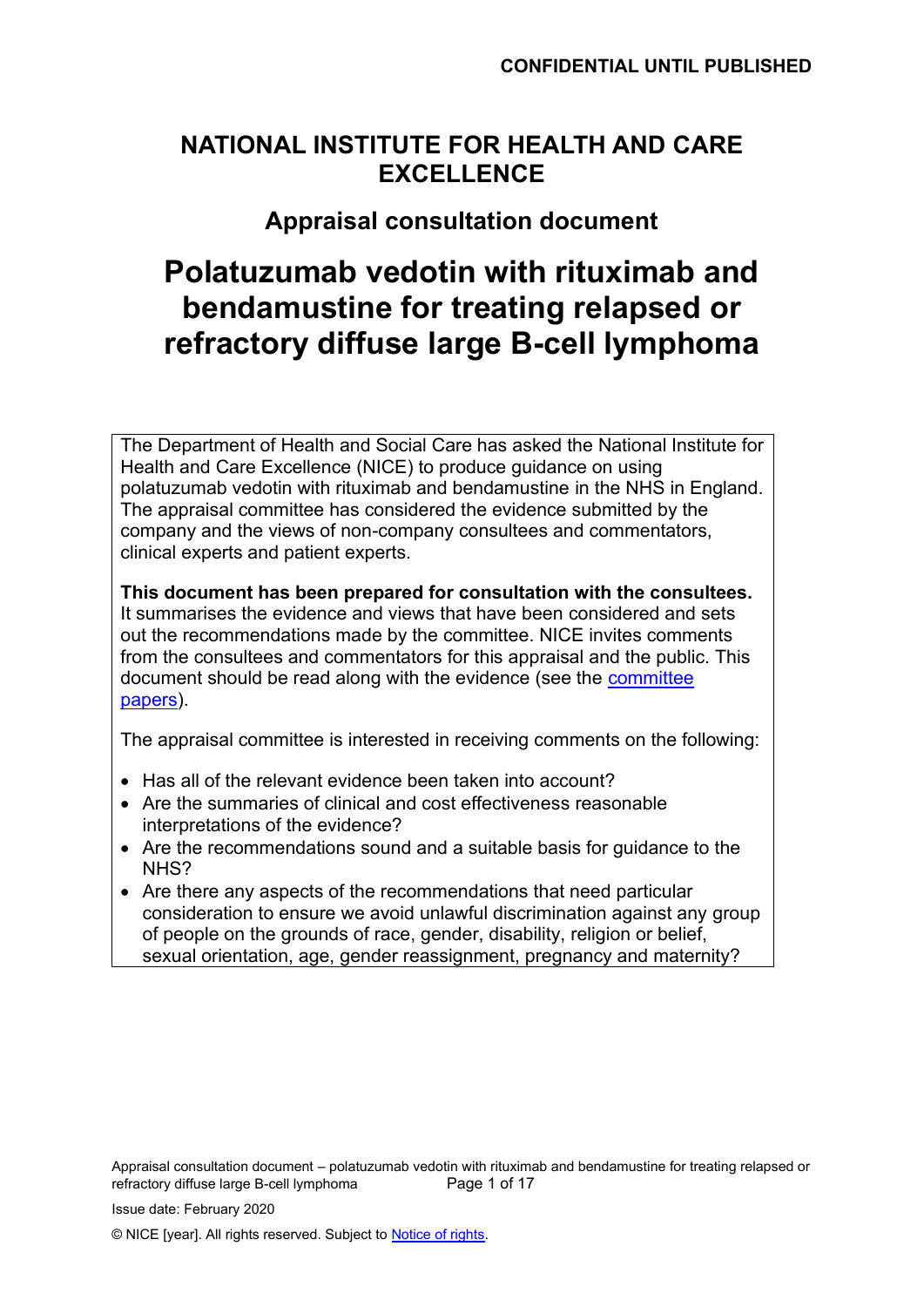#### **Note that this document is not NICE's final guidance on this technology. The recommendations in section 1 may change after consultation.**

After consultation:

- The appraisal committee will meet again to consider the evidence, this appraisal consultation document and comments from the consultees.
- At that meeting, the committee will also consider comments made by people who are not consultees.
- After considering these comments, the committee will prepare the final appraisal document.

Subject to any appeal by consultees, the final appraisal document may be used as the basis for NICE's guidance on using polatuzumab vedotin with rituximab and bendamustine in the NHS in England.

For further details, see [NICE's guide to the processes of technology appraisal](http://www.nice.org.uk/article/pmg19/chapter/Foreword).

#### **The key dates for this appraisal are:**

Closing date for comments: 18 March 2020

Second appraisal committee meeting: TBC

Details of membership of the appraisal committee are given in section 5.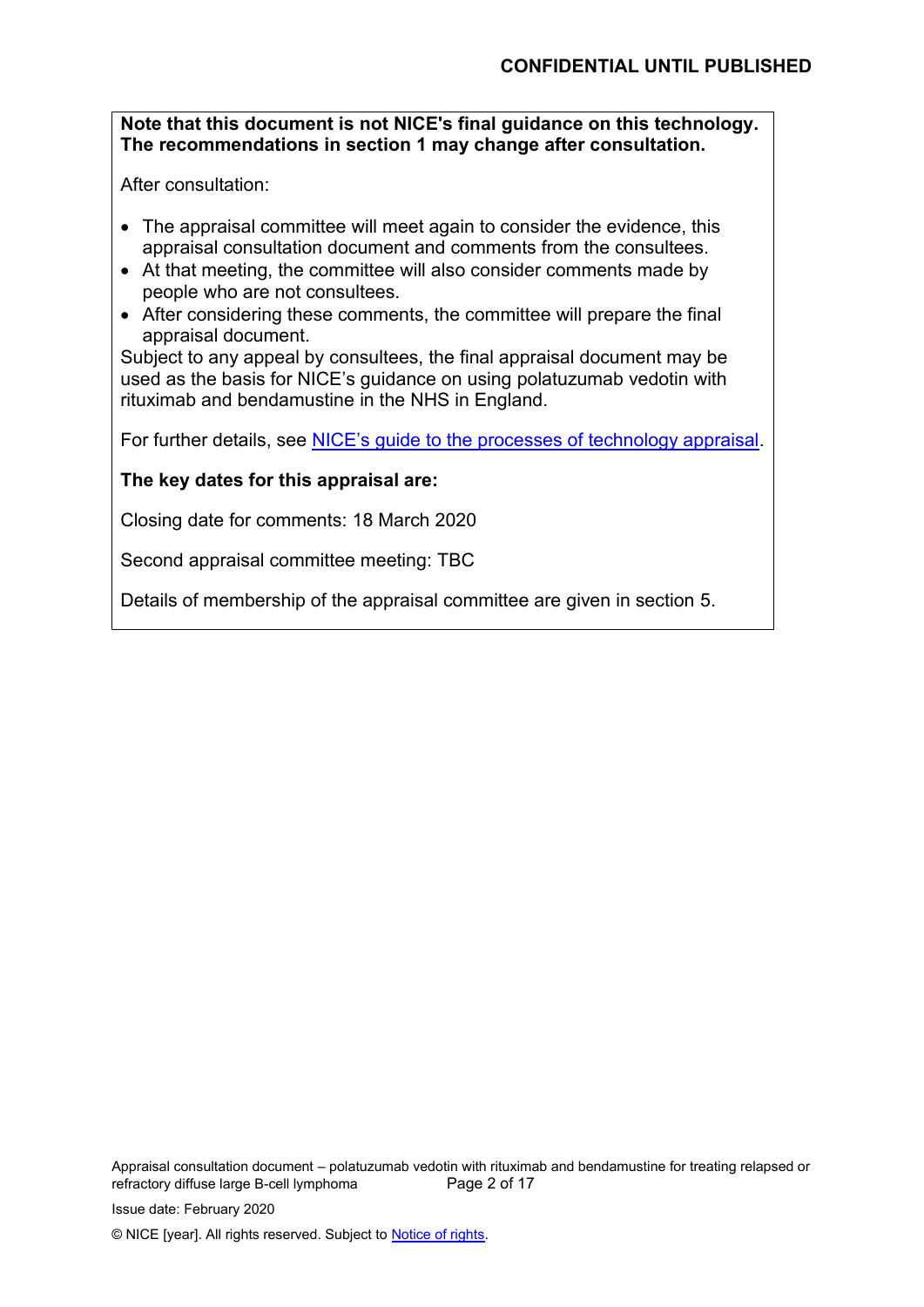## **1 Recommendations**

- 1.1 Polatuzumab vedotin with rituximab and bendamustine is not recommended, within its marketing authorisation, as an option for treating relapsed or refractory diffuse large B-cell lymphoma in adults who cannot have a haematopoietic stem cell transplant.
- 1.2 This recommendation is not intended to affect treatment with polatuzumab vedotin with rituximab and bendamustine that was started in the NHS before this guidance was published. People having treatment outside this recommendation may continue without change to the funding arrangements in place for them before this guidance was published, until they and their NHS clinician consider it appropriate to stop.

#### **Why the committee made these recommendations**

There is no standard treatment for relapsed or refractory diffuse large B-cell lymphoma in people who cannot have a haematopoietic stem cell transplant. They could be offered rituximab with bendamustine, although this is not standard care in the NHS. Clinical evidence shows that people having polatuzumab vedotin plus rituximab and bendamustine have more time before their disease gets worse than people having rituximab and bendamustine alone. The evidence also suggests that they live longer, but it is not known by how much because the final data from the trial are not available yet.

The cost-effectiveness estimates for polatuzumab vedotin with rituximab and bendamustine are very uncertain because of limitations in the data and methods. It is considered a life-extending treatment at the end of life, but the cost-effectiveness estimates are too uncertain. Therefore, it cannot be recommended for routine use in the NHS or for use in the Cancer Drugs Fund.

Appraisal consultation document – polatuzumab vedotin with rituximab and bendamustine for treating relapsed or refractory diffuse large B-cell lymphoma Page 3 of 17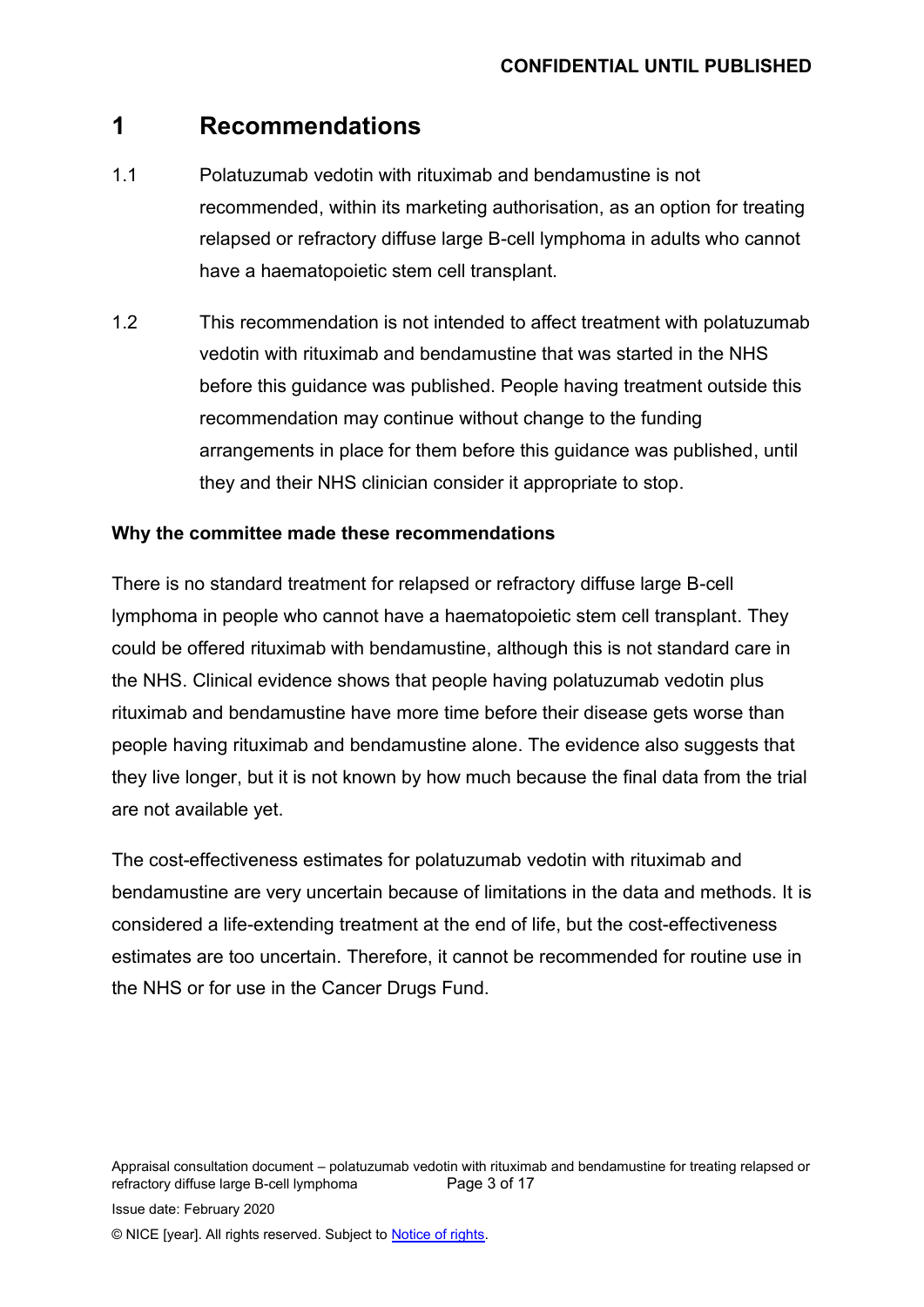## **2 Information about polatuzumab vedotin**

### *Marketing authorisation indication*

2.1 Polatuzumab vedotin (Polivy, Roche) in combination with bendamustine and rituximab has a conditional marketing authorisation for 'the treatment of adult patients with relapsed or refractory diffuse large B-cell lymphoma (DLBCL) who are not candidates for haematopoietic stem cell transplant'.

## *Dosage in the marketing authorisation*

2.2 The recommended dose of polatuzumab vedotin is 1.8 mg per kg, given as intravenous infusion every 21 days in combination with bendamustine and rituximab for 6 cycles. When administered with polatuzumab vedotin, the recommended dose of bendamustine is 90 mg per  $m<sup>2</sup>$  per day on day 1 and day 2 of each cycle and the recommended dose of rituximab is 375 mg per  $m<sup>2</sup>$  on day 1 of each cycle. It is recommended that polatuzumab vedotin does not exceed the dose of 240 mg per cycle.

### *Price*

- 2.3 The cost per item from the company's submission is £11,060 per 140-mg vial (excluding VAT). The company estimates that the average cost of a course of treatment is £50,416.
- 2.4 The company has a commercial arrangement, which would have applied if the technology had been recommended.

## **3 Committee discussion**

The appraisal committee (section 5) considered evidence submitted by Roche, a review of this submission by the evidence review group (ERG), and the technical report developed through engagement with stakeholders. See the [committee papers](https://www.nice.org.uk/guidance/indevelopment/gid-ta10463) for full details of the evidence.

The appraisal committee was aware that several issues were resolved during the technical engagement stage, and agreed that:

Appraisal consultation document – polatuzumab vedotin with rituximab and bendamustine for treating relapsed or refractory diffuse large B-cell lymphoma Page 4 of 17 Issue date: February 2020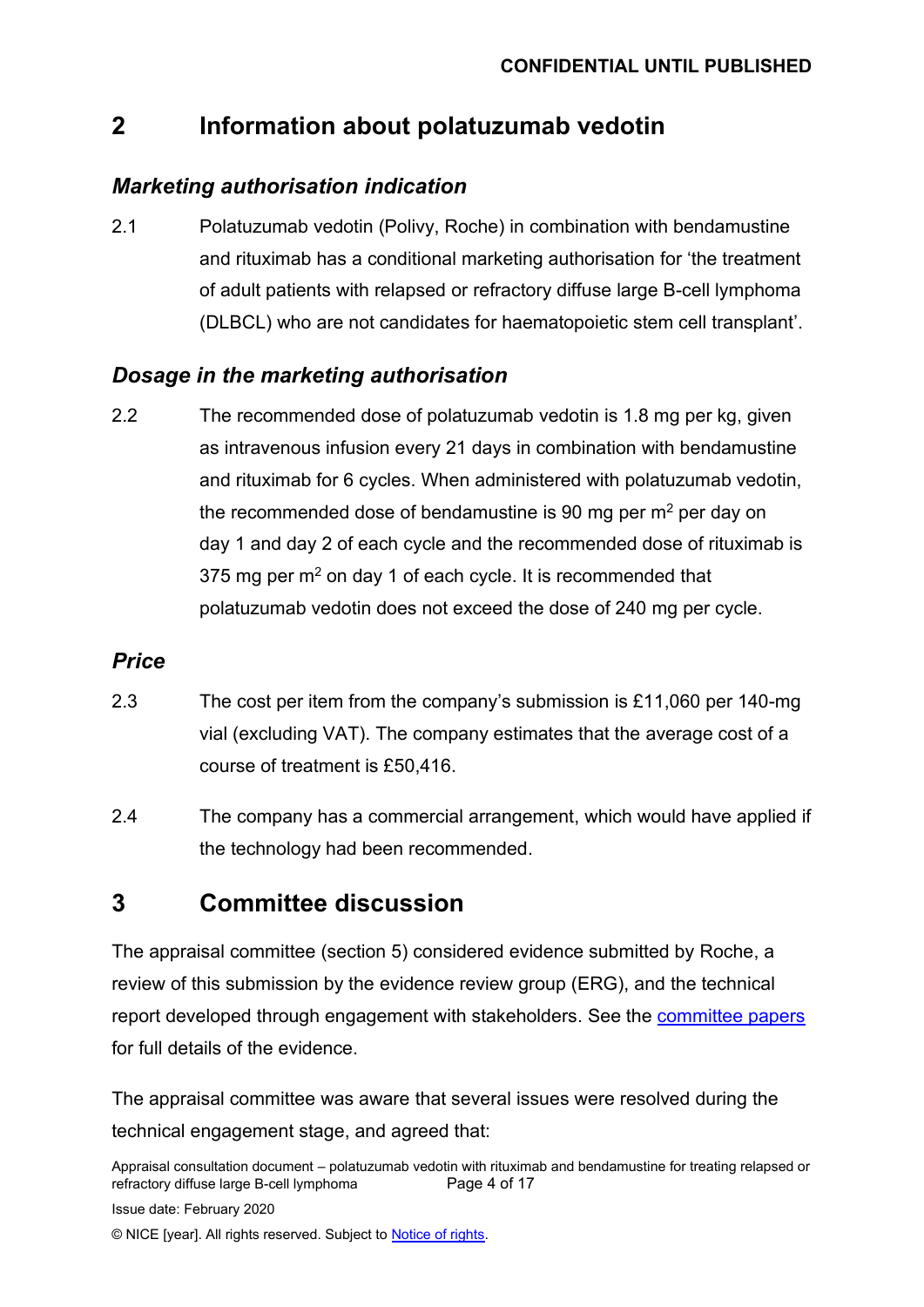- there are no known safety or efficacy issues with using the lyophilised formulation of polatuzumab vedotin instead of the liquid formulation. The committee noted that the company is to supply polatuzumab vedotin in its lyophilised formulation whereas data from the clinical trial were generated with a liquid formulation. The committee considers that this is a regulatory issue.
- polatuzumab vedotin meets the criteria to be considered a life-extending treatment at the end of life because the prognosis of untreated patients is poor (median 10 months estimated by the company) and extension of life is greater than 3 months.

It recognised that there were remaining areas of uncertainty associated with the analyses presented and took these into account in its decision making. It discussed the following issues, which were outstanding after the technical engagement stage.

### *Clinical need and treatment pathway*

#### **There is a high unmet need for effective treatments**

3.1 Diffuse large B-cell lymphoma is an aggressive disease. Symptoms usually develop rapidly and progress quickly. The disease is treated with the aim of cure, but it is refractory to treatment or relapses after initial treatment in up to 50% of patients. The patient expert explained that the prognosis for patients with relapsed or refractory disease is extremely poor with median survival of less than 1 year. Patients can be extremely unwell for many months and often spend many weeks in hospital. The clinical and patient experts explained that relapsed or refractory disease is treated using salvage chemotherapy followed by a haematopoietic stem cell transplant if the person is fit enough for intensive therapy. People who are not fit enough to have a transplant, or whose disease relapses after a transplant, are offered low-intensity chemotherapy regimens. The clinical and patient experts explained that there is a high unmet clinical need in this group of patients for an alternative to palliative care, or regimens with poor outcomes or unacceptable toxicities. The patient expert also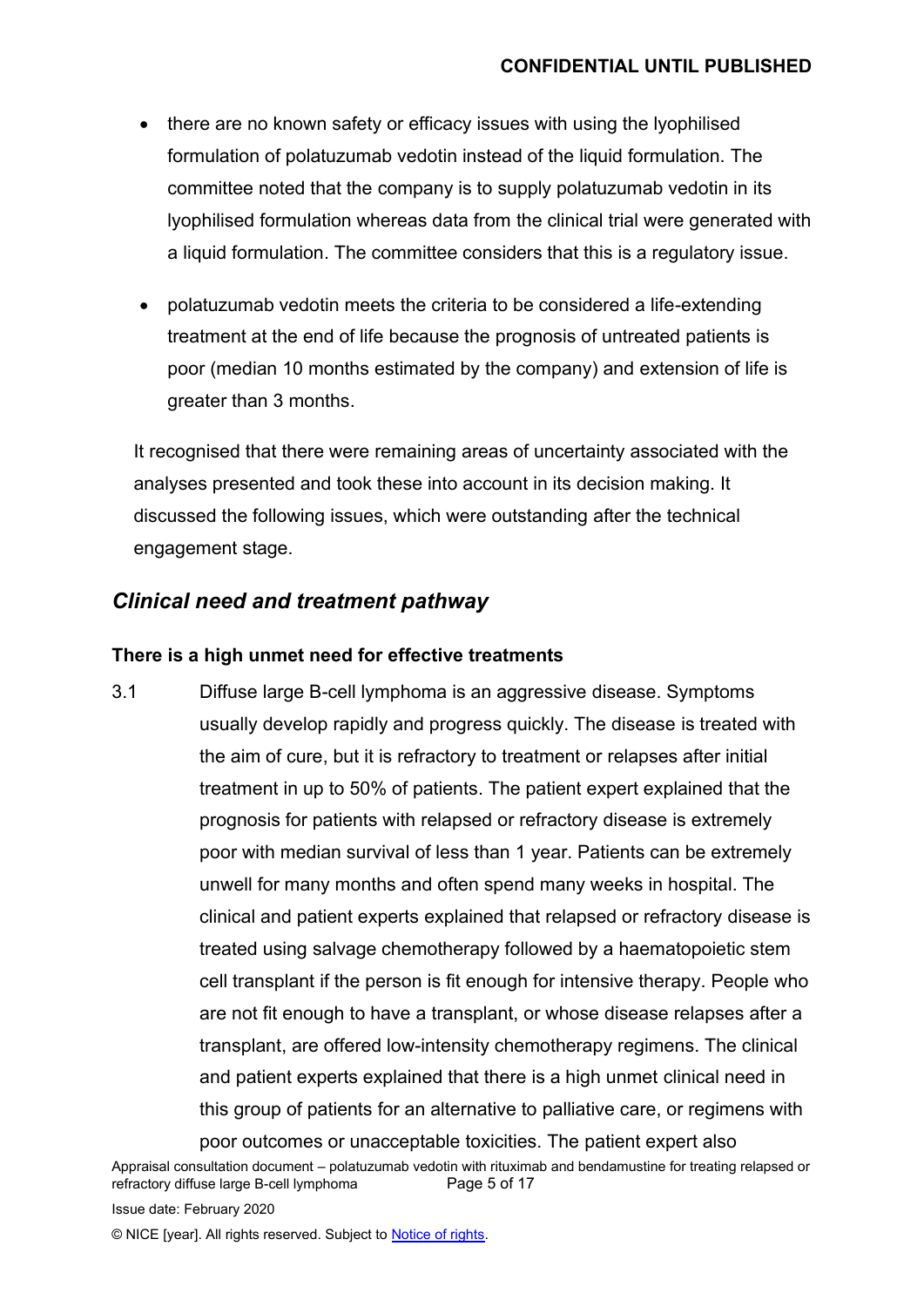highlighted the psychological effects of relapsed or refractory disease for both the patient and their carers, with patients experiencing insomnia, anxiety and a constant fear of relapse and death. The committee concluded that relapsed or refractory diffuse large B-cell lymphoma is a devastating condition with a poor prognosis and that patients have a high unmet need for effective treatments with manageable side effects.

## **There is no standard of care for treating the disease in people who cannot have a haematopoietic stem cell transplant**

- 3.2 Polatuzumab vedotin has a conditional marketing authorisation in combination with bendamustine and rituximab for treating adults with relapsed or refractory diffuse large B-cell lymphoma who cannot have a haematopoietic stem cell transplant. The clinical experts explained that this encompasses 3 main groups of people who:
	- are older and/or have co-morbidities and would not be fit enough to have a stem cell transplant
	- have had a stem cell transplant but whose disease then relapsed again
	- are fit enough for a stem cell transplant but their disease is not sufficiently in remission to proceed with this.

The clinical experts explained that there is no standard of care for patients with relapsed or refractory disease who are not able to have a transplant. A number of low-intensity chemotherapy regimens (with or without rituximab, depending on the amount the patient has already had) are currently used, but there is no evidence to show that one regimen is better than another. The committee concluded that there is no standard of care for relapsed or refractory disease in people who cannot have a haematopoietic stem cell transplant.

#### **Rituximab with bendamustine is a reasonable proxy for standard of care**

3.3 The comparators for polatuzumab vedotin in the NICE scope were rituximab with 1 or more chemotherapy agents, including rituximab with bendamustine (the comparator in the clinical trial). Direct evidence for

Appraisal consultation document – polatuzumab vedotin with rituximab and bendamustine for treating relapsed or refractory diffuse large B-cell lymphoma Page 6 of 17 Issue date: February 2020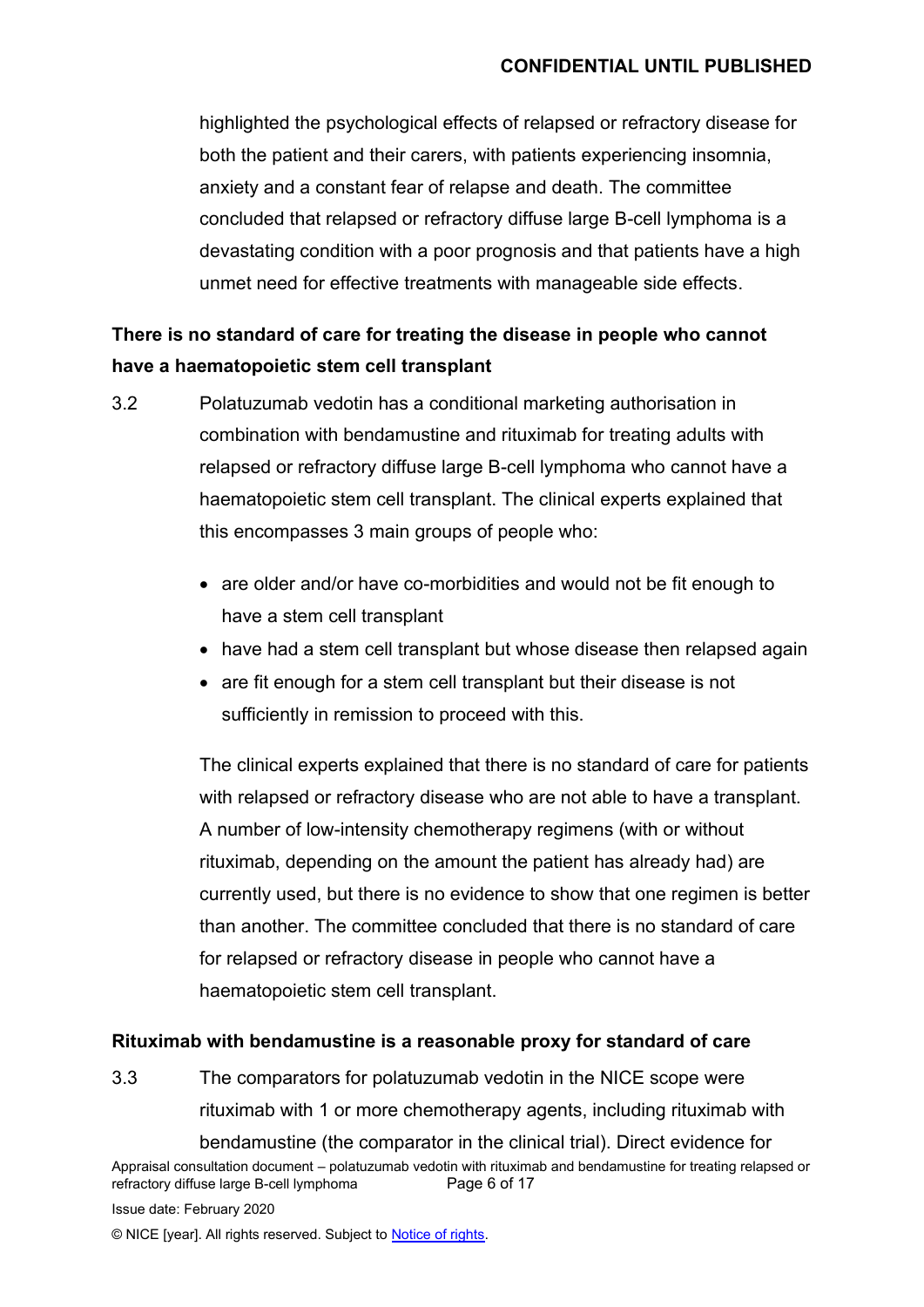polatuzumab vedotin compared with the other rituximab and chemotherapy combinations listed in the scope is not available, and the company and the ERG agreed that a network could not be constructed to inform an indirect comparison. The committee therefore considered whether rituximab with bendamustine could be considered a reasonable proxy for standard of care in the NHS. The clinical experts explained that rituximab with bendamustine is not commonly used to treat diffuse large B-cell lymphoma in the UK, and it is not routinely funded. However, it is standard of care in other indications such as chronic lymphocytic leukaemia. The clinical experts explained that there is a lack of information on the relative effectiveness of different treatments used in relapsed or refractory diffuse large B-cell lymphoma. However, rituximab with bendamustine would not be expected to have inferior efficacy or tolerability to other treatments and therefore it would be reasonable to use it as a proxy for standard care. The committee concluded that rituximab with bendamustine is a reasonable proxy for standard of care in the NHS in relapsed or refractory diffuse large B-cell lymphoma when a haematopoietic stem cell transplant is not an option.

## *Clinical evidence*

#### **The GO29365 trial is generalisable to UK clinical practice**

3.4 The clinical evidence came from the GO29365 trial. This was a multicentre, randomised, open-label trial of polatuzumab vedotin with rituximab and bendamustine, compared with rituximab with bendamustine alone, in patients with relapsed or refractory disease. Because the trial was open label, patients and their healthcare professionals were aware of treatment allocation. The trial was small (40 patients were randomised to each arm) and 3 patients were from the UK. The clinical experts explained that the trial population was broadly reflective of the population seen in UK clinical practice in terms of age and previous treatments including haematopoietic stem cell transplants. The committee noted the ERG's comment that non-white people were underrepresented in the trial.

Appraisal consultation document – polatuzumab vedotin with rituximab and bendamustine for treating relapsed or refractory diffuse large B-cell lymphoma Page 7 of 17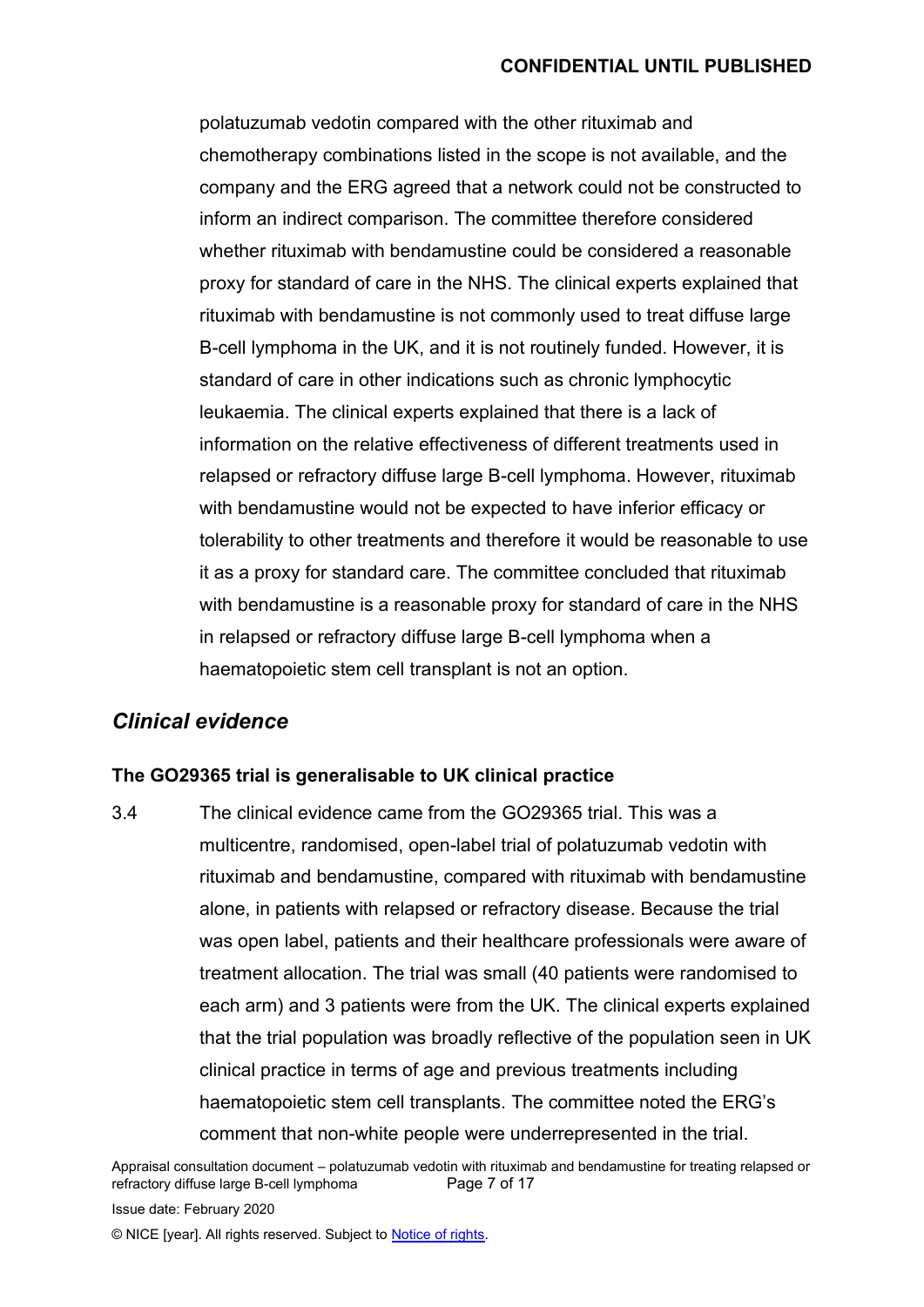However, the clinical experts explained that ethnicity is not a factor when considering efficacy or toxicity. The committee also noted the ERG's comment that most patients had an Eastern Cooperative Oncology Group (ECOG) status of 0 or 1. The clinical experts explained that 14 of the 80 people in the trial had an ECOG status of 2, which is consistent with how polatuzumab vedotin would be used in clinical practice. The committee concluded that the clinical trial was broadly generalisable to the UK.

## **The company's adjustments for imbalances between the treatment arms are appropriate**

3.5 The ERG highlighted that there were imbalances between treatment arms in some prognostic factors such as bulky disease and International Prognostic Index (IPI) score. More people had bulky disease in the comparator arm than in the polatuzumab vedotin arm (37.5% compared with 25%), which could favour the polatuzumab vedotin arm. Conversely, more people in the polatuzumab arm had a lower (more favourable) IPI score (22.5% compared with 7.5% had a score of 0 to 1), which could favour polatuzumab vedotin. The committee heard from the clinical experts that it was difficult to determine the importance of these imbalances given the small patient numbers involved. The company acknowledged the imbalance of these prognostic factors in its response to technical engagement and conducted multivariable regression and propensity score weighted regression models to adjust the progressionfree survival and overall survival for the imbalances. The ERG considered that the company's methods of adjustment were appropriate, with a range of methods tested in sensitivity analyses. The committee concluded that the company's adjustments for the imbalances between the treatment arms were appropriate.

#### **Polatuzumab vedotin is a promising new treatment**

3.6 The primary outcome of trial G029365 was complete disease response as judged on PET-CT. Polatuzumab vedotin with bendamustine and

Appraisal consultation document – polatuzumab vedotin with rituximab and bendamustine for treating relapsed or refractory diffuse large B-cell lymphoma Page 8 of 17

Issue date: February 2020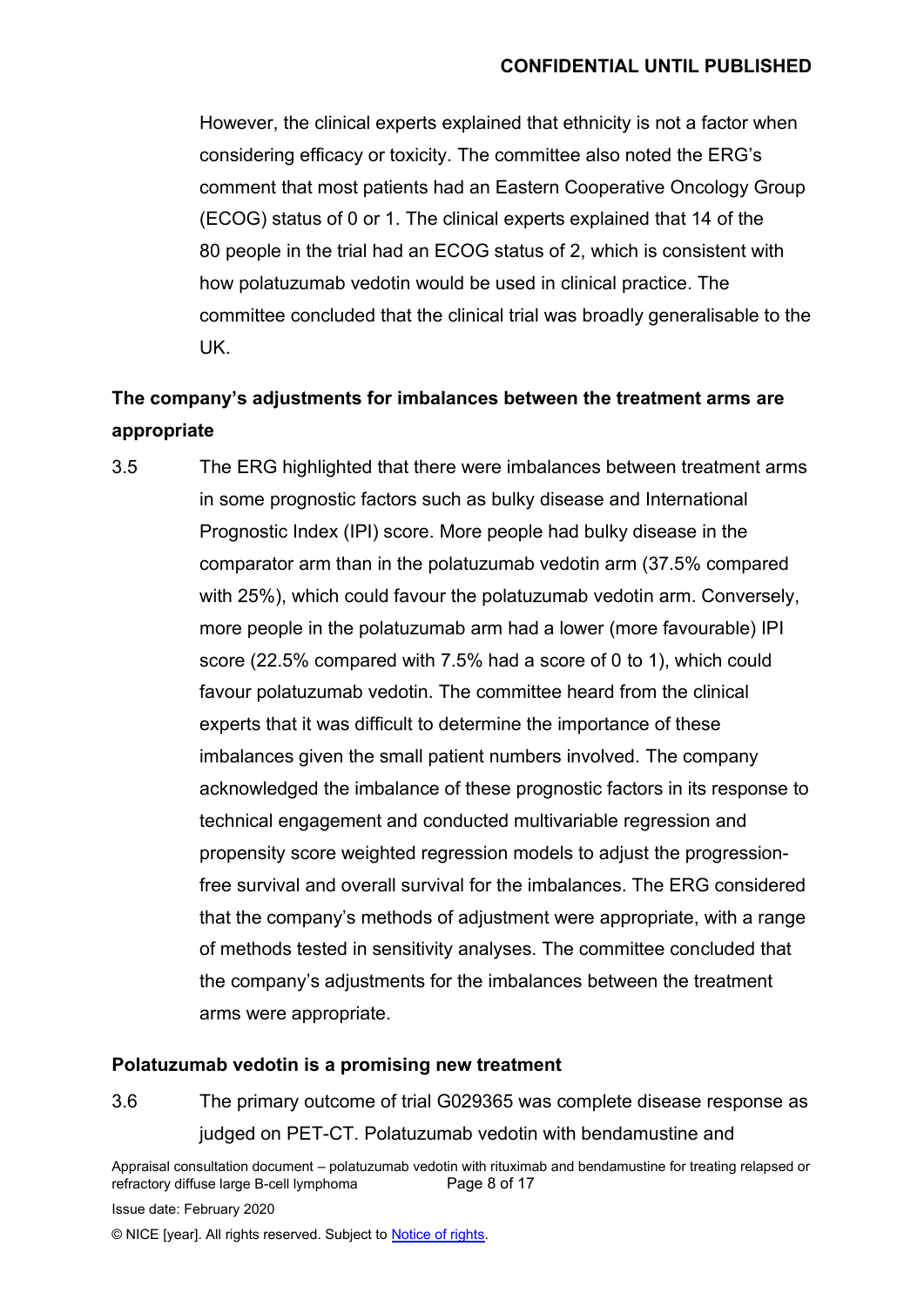rituximab led to a statistically significant 22.5 percentage point greater complete response rate than rituximab and bendamustine alone (95% confidence interval 2.62 to 40.22, p=0.0261). There were also statistically significant benefits in the secondary outcomes of progression-free survival and overall survival. When the company adjusted the results for imbalances in prognostic factors between the 2 arms (see section 3.5) the progression-free survival and overall-survival benefits remained but were less than in the trial. The committee noted that these adjusted estimates were used in the company's updated model that was submitted in response to technical engagement. The committee noted that the progression-free survival data from trial G029365 are mature but heard from the company that further overall-survival data are expected within the next 2 years. The committee concluded that polatuzumab vedotin is a promising new treatment and that the evidence from the trial to date suggests that it extends both progression-free survival and overall survival.

#### **There is a lack of robust long-term evidence on remission and cure**

3.7 The company assumed that a proportion of patients having polatuzumab vedotin who are progression free at 2 years are 'cured' from the disease, because it considered that a high complete response rate is associated with improved outcomes in diffuse large B-cell lymphoma. The committee considered whether this assumption is clinically plausible. It noted the company's comments that at 30-month follow up, 23% of patients in the polatuzumab vedotin arm were in disease remission (8 complete, 1 partial) compared with 5% in the rituximab with bendamustine arm. The committee heard from the clinical experts that it is too early to say whether polatuzumab vedotin will be a curative treatment. However, at least for the first-line treatment of diffuse large B-cell lymphoma, long-term survival may be improved when there has been an ongoing complete response lasting more than 24 months, and this is independent of the treatment used. The clinical experts explained that the evidence so far is suggestive of improved long-term survival in a small cohort of patients with relapsed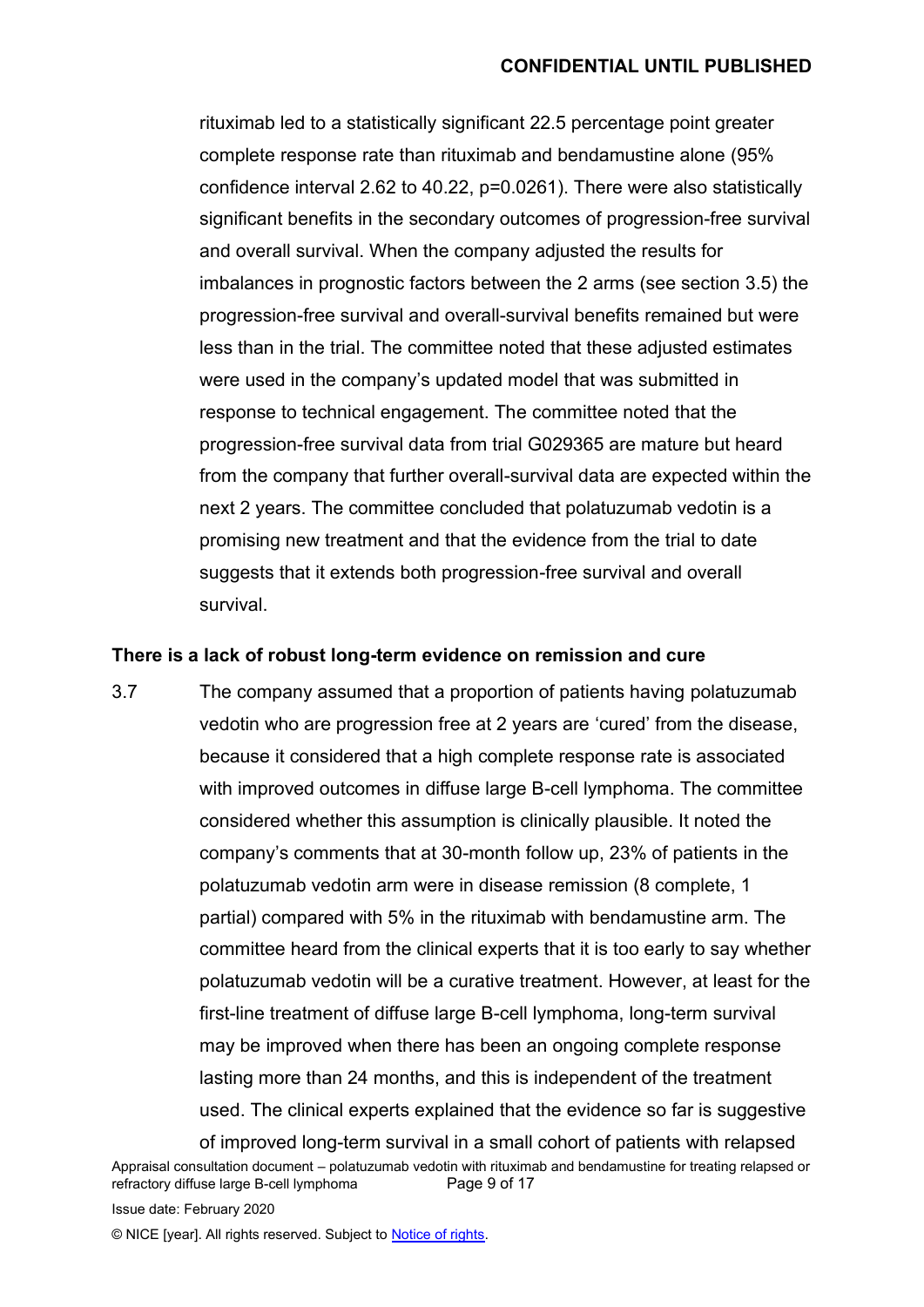or refractory disease, but further follow up would establish the amount of long-term benefit. The clinical experts also explained that patients who have had several lines of therapy might have improved long-term survival or be 'cured' but would be unlikely to have exactly the same risk of mortality as the general population. This is because some patients would relapse and the treatments themselves can affect long-term survival. The clinical experts also estimated that 2-year survival with existing treatments such as rituximab and bendamustine would be around 5 to 10%, although there is no robust data to inform this estimate. The committee concluded that there is a lack of robust evidence on long-term remission and cure with polatuzumab vedotin in patients with relapsed or refractory disease. However, the data from the trial so far suggest that a small proportion of people may have a durable response that could indicate cure.

### *The company's economic model*

#### **The results of the company's cure-mixture model are highly uncertain**

3.8 The company presented a 3-state partitioned survival model to estimate the cost effectiveness of polatuzumab vedotin plus rituximab and bendamustine compared with rituximab and bendamustine alone. The company and the ERG used different methods to extrapolate progressionfree survival and overall survival and this was the key driver of the costeffectiveness results. The company used a cure-mixture generalised gamma model, which assumed that the population consisted of 2 groups: a 'cured' population and a population whose disease would progress. About two-thirds of those who were progression-free at 2 years were considered 'cured'. These 'cured' patients had a standardised mortality ratio-adjusted general population mortality risk from the start of the trial. They were assumed to use no healthcare resources after 2 years and were assigned general population utilities adjusted for age and gender. The committee considered whether the company's approach in using a cure-mixture model was appropriate. It noted that the ERG had several concerns about the approach, including the lack of a plateau in the

Appraisal consultation document – polatuzumab vedotin with rituximab and bendamustine for treating relapsed or refractory diffuse large B-cell lymphoma Page 10 of 17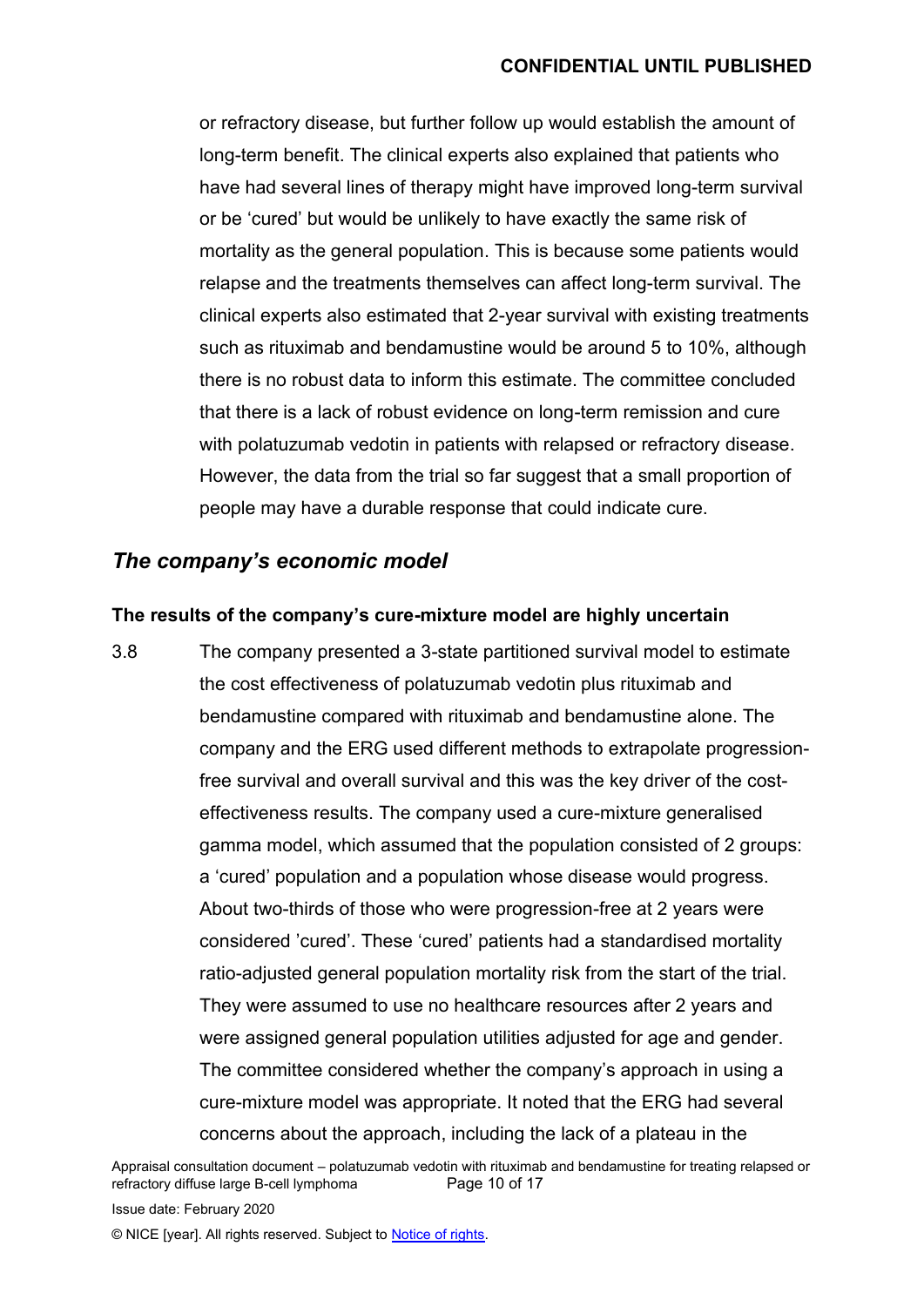Kaplan–Meier curve for progression-free survival. A plateau would be expected for a treatment that is curative. The ERG also considered that smoothed hazard plots for overall survival and progression-free survival do not suggest a 'cure', and that the company's model overestimates progression-free survival in the intervention arm and underestimates it in the comparator arm towards the end of follow up. The ERG also highlighted NICE's appraisals of [axicabtagene ciloleucel](https://www.nice.org.uk/guidance/ta559) and [tisagenlecleucel.](https://www.nice.org.uk/guidance/ta567) These used cure-mixture models, in which the Kaplan– Meier curves for progression-free survival and overall survival plateaued towards the end of follow up. The committee agreed with the ERG's concerns about the company's modelling approach. It considered that the cure rate assumed by the company was not sufficiently justified and that it was difficult to infer the plausibility of long-term remission from the progression-free survival data. The committee considered that sensitivity analyses in which the assumed cure rate was varied would be informative. The committee was concerned about the reliability of the model outputs because of the large unexplained difference between the company's deterministic and probabilistic results. The committee also noted that the company's probabilistic analysis estimated the number of life years for the comparator arm to be more than 2 years, which seemed unrealistic and inconsistent with clinical opinion, and would cast doubt on whether polatuzumab vedotin meets the end-of-life criteria. The committee was also aware that instead of using a standard cure-mixture modelling software package the company had developed its own code, which was not transparent, and that the ERG had been unable to assess the implementation of the methods. The committee would have preferred the company to have used a standard software package or to have made its own code sufficiently transparent that it could be easily and completely verified by the ERG. The committee concluded that the results of the company's cure-mixture model were highly uncertain because the assumed cure rate was not sufficiently justified or investigated in sensitivity analyses, it was uncertain whether the model had been

Appraisal consultation document – polatuzumab vedotin with rituximab and bendamustine for treating relapsed or refractory diffuse large B-cell lymphoma Page 11 of 17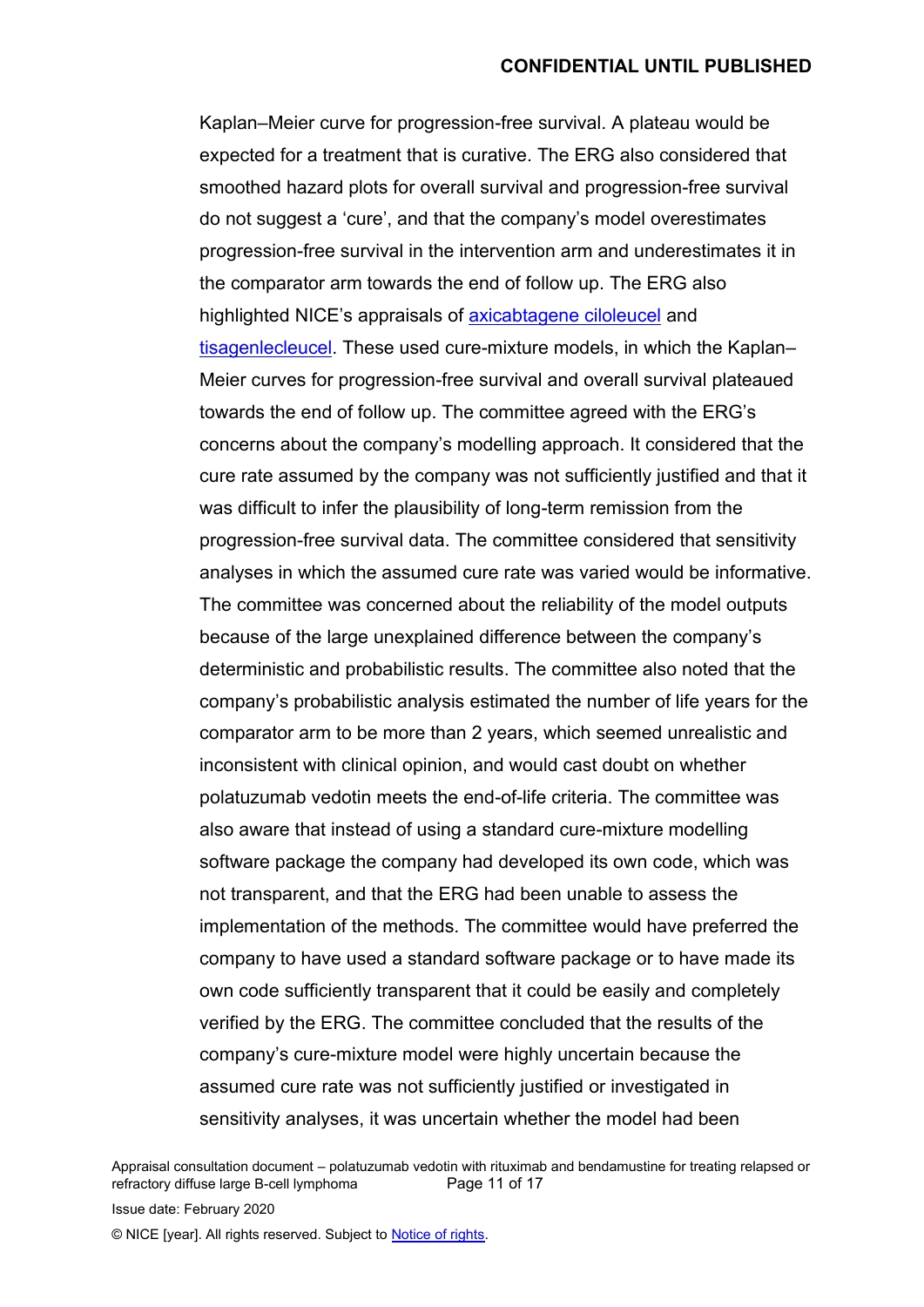correctly implemented, and the probabilistic model results lacked face validity.

#### **The ERG's standard parametric survival modelling is uncertain**

3.9 Because of concerns about the lack of robust long-term evidence to support the cure assumption, the ERG used standard independent parametric survival modelling to extrapolate progression-free survival and overall survival. The committee noted that the ERG's analyses did not capture the potential cure aspect of the disease and therefore it may be conservative in its interpretation of the evidence. The committee considered that the ERG's analyses were a more standard approach. However, it was concerned that the proportion of people predicted to be alive at 5 or 10 years was substantially higher than the proportion predicted to be progression free at the same time points, indicating that some patients had long-term survival with progressed disease. The committee considered that this was not consistent with the comments from clinical experts that survival is associated with an ongoing complete response. The committee concluded that the mismatch between the predictions for progression-free survival and overall survival creates uncertainty about the robustness of the extrapolations.

#### **The company's assumption of a maximum 6 cycles of treatment is appropriate**

3.10 The company's model assumes a maximum of 6 cycles of treatment in line with the licence for polatuzumab vedotin and the protocol for trial GO29365. The committee heard from the clinical experts that a maximum of 6 cycles of treatment would be given in clinical practice. However, the ERG had concerns about whether this was appropriate because 5% of patients appeared to have more than 6 cycles in trial, based on the company's Kaplan–Meier curve for time to off-treatment. The company explained that no patients had more than 6 cycles in trial GO29365, but the time to off-treatment curve is not zero after 4.15 months (the time point corresponding to 6 cycles) because some patients had delayed doses of treatment. The ERG considered that it was not clear how the

Appraisal consultation document – polatuzumab vedotin with rituximab and bendamustine for treating relapsed or refractory diffuse large B-cell lymphoma Page 12 of 17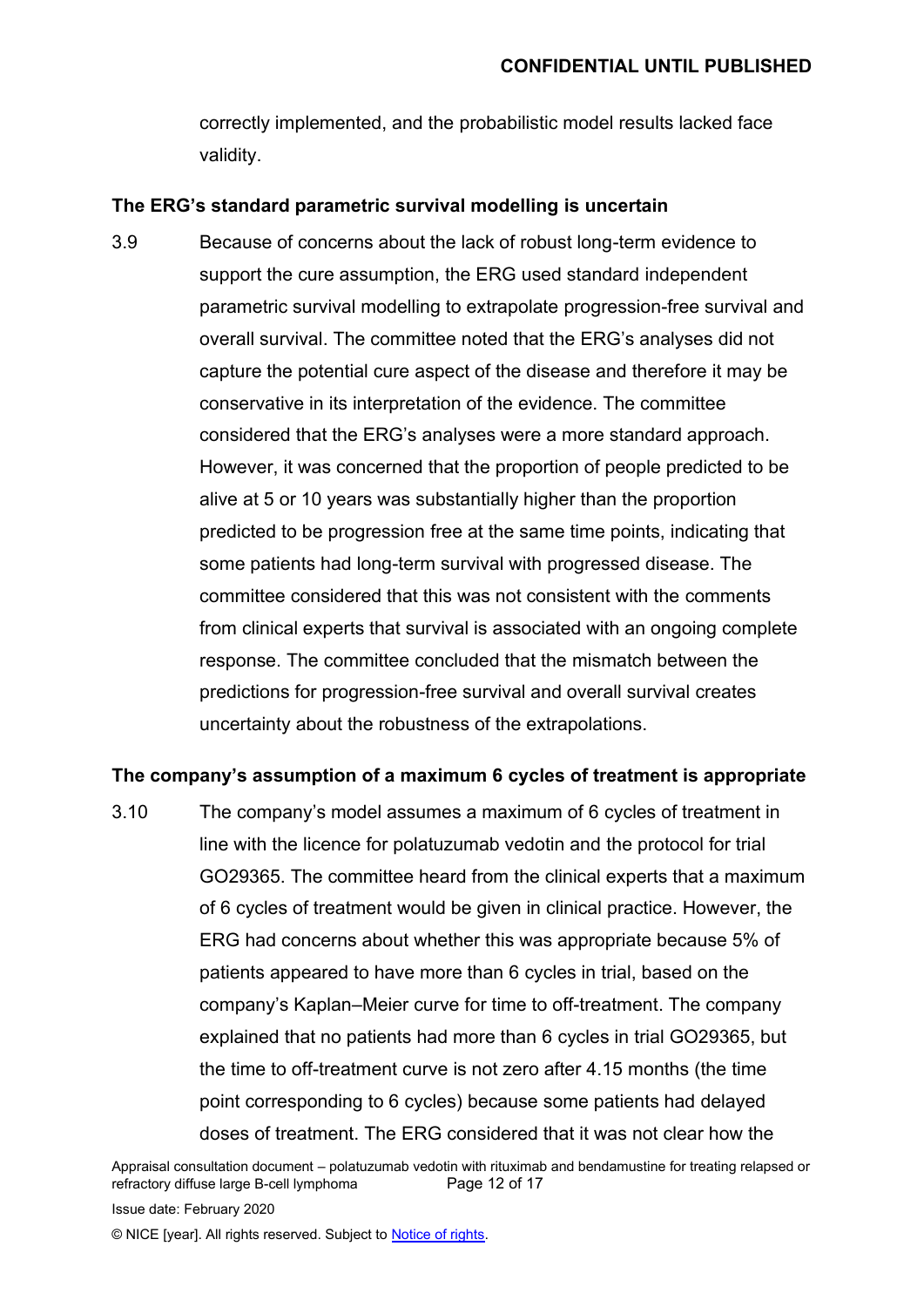time to off-treatment curve was constructed and how the delayed doses were included in the company's calculations. Therefore, the ERG's revised base case included drug costs for patients who had delayed doses of polatuzumab vedotin. The committee noted that this change had a small effect on the cost-effectiveness results, increasing the incremental cost-effectiveness ratio (ICER) by less than £2,000 per quality-adjusted life year gained. The committee concluded that this was not a key driver of the results and that the company's approach was appropriate because it reflected clinical practice and the marketing authorisation for polatuzumab vedotin.

#### **The company's modelling of background mortality is not appropriate**

3.11 The company used an individual patient-level approach based on the age distribution in the trial for modelling background mortality. However, the ERG used a single age cohort-based modelling approach in its revised base case, which was consistent with the methods used for modelling progression-free survival and overall survival. The ERG considered that using different methods to model disease progression and mortality (cohort-based) and background mortality (individual patient-level based) is inconsistent and created instances in which about 4% of patients were still alive at age 105 years. In the ERG's cohort-based modelling approach no patients were alive at the end of the 45-year time horizon. The committee agreed with the ERG that the company's model produced implausible results. It also considered that using cohort and individual-level modelling within the same model was inappropriate. The committee therefore concluded that the ERG's approach to modelling background mortality was appropriate.

## *Health-related quality of life*

#### **The utility values are uncertain, but not a driver of the model results**

3.12 Health-related quality of life was not directly measured in trial GO29365. The company's base-case utility values were estimated from the ZUMA-1

Appraisal consultation document – polatuzumab vedotin with rituximab and bendamustine for treating relapsed or refractory diffuse large B-cell lymphoma Page 13 of 17

Issue date: February 2020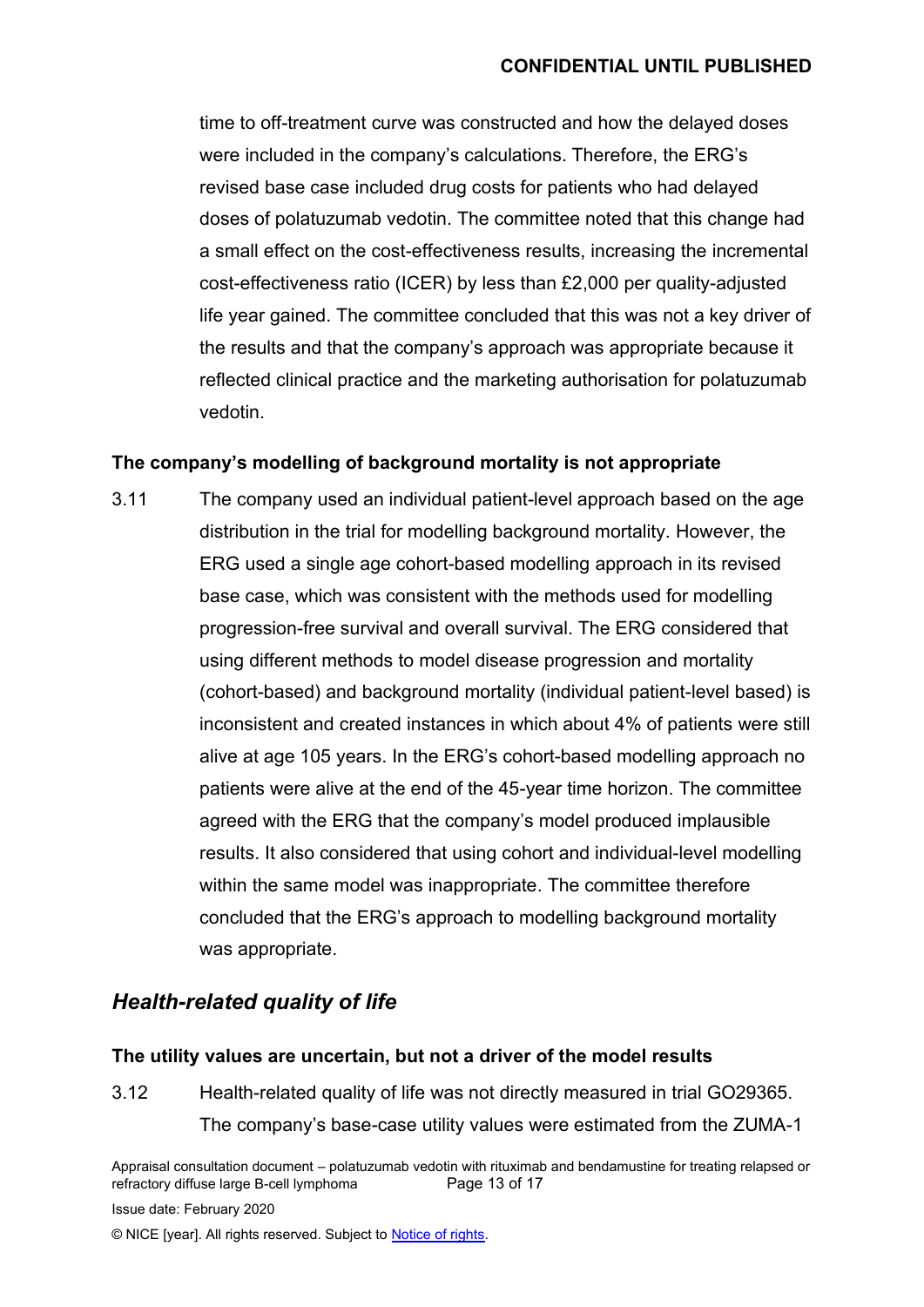trial based on a small sample of patients with mixed histology lymphoma, using the EQ-5D-5L. The ERG identified some alternative utility sources but did not consider these to be any better than those used by the company. In response to technical engagement the company highlighted that the values chosen for their base case produced the most conservative ICER estimates. The ERG considered that the small variation in the ICERs shows that the utility values are not major drivers of the model results. The committee concluded that even though the company had used the best available data there was considerable uncertainty about the utility values, but these are not a key driver of the cost-effectiveness results for this appraisal. However it was disappointed that no health-related quality of life data were available from the GO29365 trial, and it did not endorse the approach of basing utility values for this condition on the ZUMA-1 trial.

## *Cost-effectiveness estimate*

## **Polatuzumab vedotin with rituximab and bendamustine has not been shown to be cost effective compared with rituximab and bendamustine alone**

3.13 The committee considered that the most plausible ICER was highly uncertain. It noted that the ICERs presented by the company using its cure-mixture model were within the range normally considered a costeffective use of NHS resources for life-extending treatments at the end of life. However, the committee had concerns about the methods and assumptions used in the model, and it was not confident that the results were robust (see section 3.8). The committee also had concerns about the outputs of the ERG's base case (see section 3.9) and it noted that the probabilistic ICER was above the level usually considered cost effective for life-extending treatments at the end of life. The committee recognised the need for effective treatments in relapsed or refractory diffuse large B-cell lymphoma. However, it was not convinced that polatuzumab vedotin had been shown to be a cost-effective use of NHS resources.

Appraisal consultation document – polatuzumab vedotin with rituximab and bendamustine for treating relapsed or refractory diffuse large B-cell lymphoma Page 14 of 17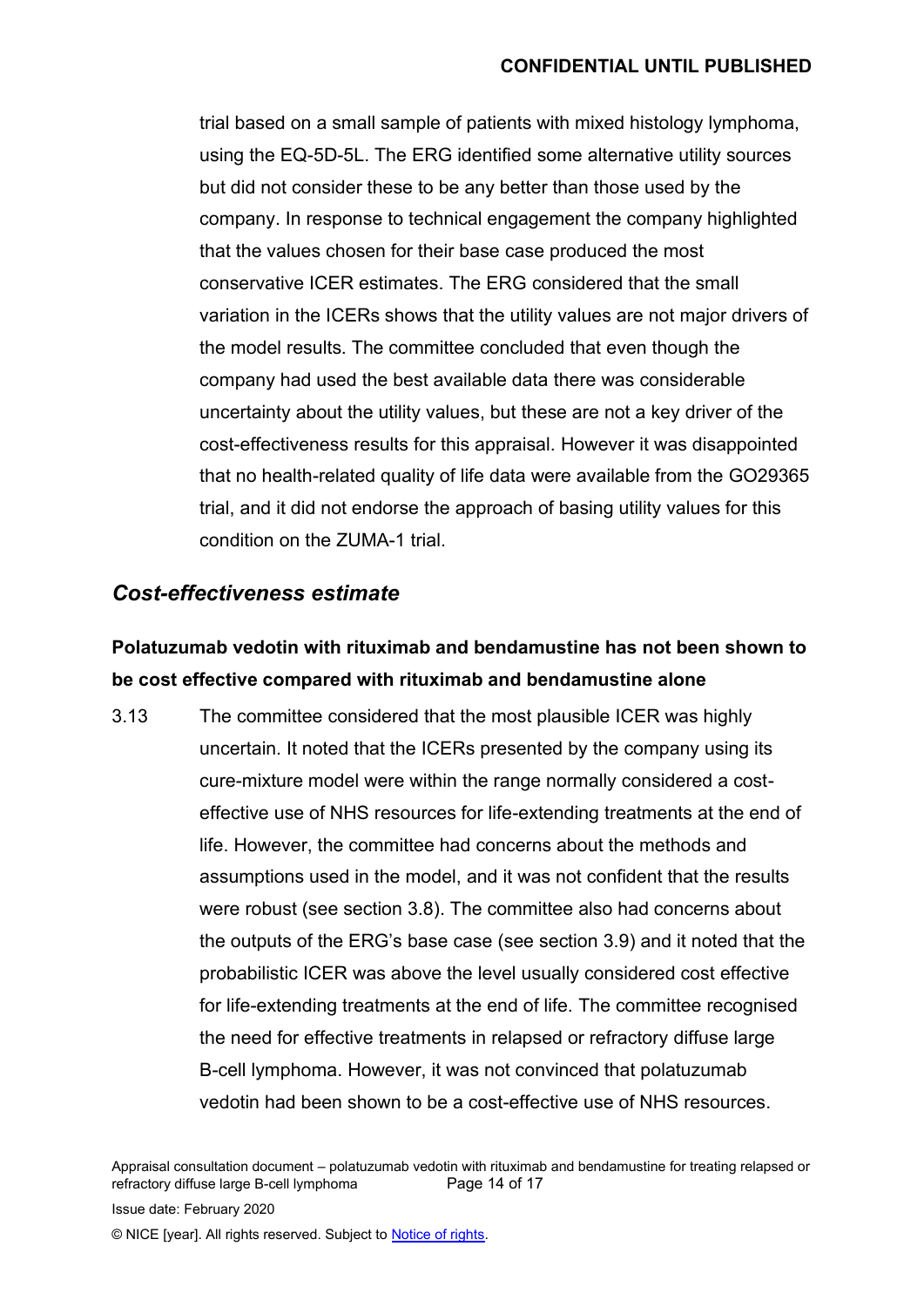Therefore, it concluded that polatuzumab vedotin could not be recommended for routine use in the NHS.

### *Cancer Drugs Fund*

#### **The criteria have not been met for inclusion in the Cancer Drugs Fund**

3.14 Having concluded that polatuzumab vedotin with rituximab and bendamustine could not be recommended for routine use, the committee considered whether it could be recommended for use within the Cancer Drugs Fund. It discussed the arrangements for the Cancer Drugs Fund agreed by NICE and NHS England in 2016, noting NICE's [Cancer Drugs](https://www.nice.org.uk/about/what-we-do/our-programmes/nice-guidance/nice-technology-appraisal-guidance/cancer-drugs-fund)  [Fund methods guide \(addendum\).](https://www.nice.org.uk/about/what-we-do/our-programmes/nice-guidance/nice-technology-appraisal-guidance/cancer-drugs-fund) The committee recognised that people with diffuse large B-cell lymphoma have a high unmet clinical need, and that the availability of new treatments is very important. It heard from the company that further data cuts for the clinical trial are planned for 2020, which will provide further evidence on overall survival. However, the committee was concerned about the robustness of the model results (see section 3.13) and it was not persuaded that they demonstrated a plausible potential for cost effectiveness. Therefore, it concluded that polatuzumab vedotin did not meet the criteria for inclusion in the Cancer Drugs Fund.

## *Conclusion*

## **Polatuzumab vedotin with rituximab and bendamustine is not recommended for relapsed or refractory diffuse large B-cell lymphoma**

3.15 There is a high unmet need for effective treatments in relapsed and refractory diffuse large B-cell lymphoma. Clinical trial evidence shows that polatuzumab vedotin with rituximab and bendamustine increases progression-free survival and overall survival compared with rituximab and bendamustine alone. However, there is substantial uncertainty in the modelling and the committee was not persuaded that polatuzumab vedotin has been shown to be cost effective. Therefore, polatuzumab vedotin with rituximab and bendamustine is not recommended for

Appraisal consultation document – polatuzumab vedotin with rituximab and bendamustine for treating relapsed or refractory diffuse large B-cell lymphoma Page 15 of 17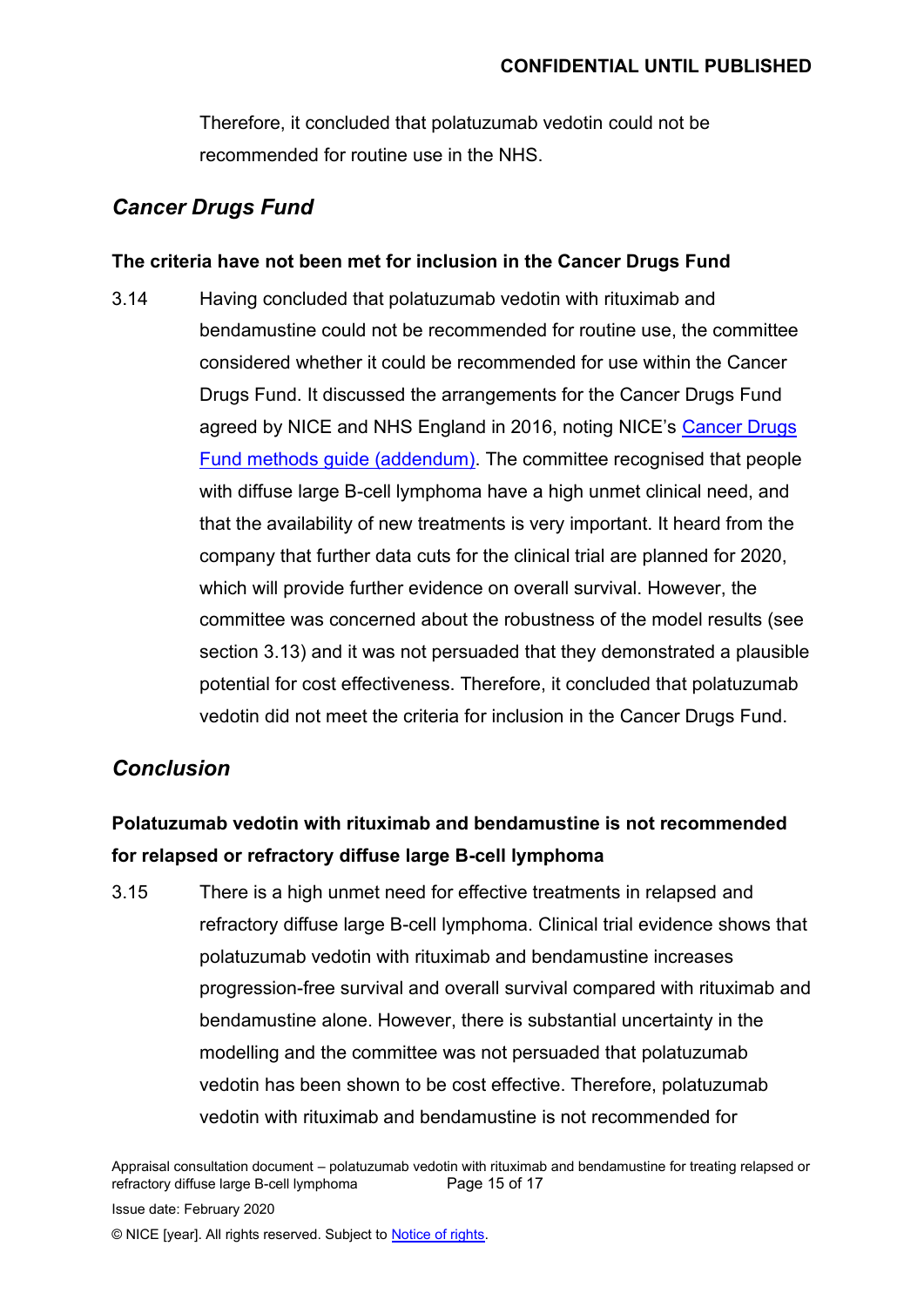relapsed or refractory diffuse large B-cell lymphoma in adults who cannot have a haematopoietic stem cell transplant.

## **4 Proposed date for review of guidance**

4.1 NICE proposes that the guidance on this technology is considered for review by the guidance executive 3 years after publication of the guidance. NICE welcomes comment on this proposed date. The guidance executive will decide whether the technology should be reviewed based on information gathered by NICE, and in consultation with consultees and commentators.

Jane Adam Chair, appraisal committee February 2020

# **5 Appraisal committee members and NICE project team**

## *Appraisal committee members*

The 4 technology appraisal committees are standing advisory committees of NICE. This topic was considered by [committee A.](https://www.nice.org.uk/Get-Involved/Meetings-in-public/Technology-appraisal-Committee/Committee-A-Members)

Committee members are asked to declare any interests in the technology to be appraised. If it is considered there is a conflict of interest, the member is excluded from participating further in that appraisal.

The minutes [of each appraisal committee meeting,](https://www.nice.org.uk/get-involved/meetings-in-public/technology-appraisal-committee) which include the names of the members who attended and their declarations of interests, are posted on the NICE website.

Appraisal consultation document – polatuzumab vedotin with rituximab and bendamustine for treating relapsed or refractory diffuse large B-cell lymphoma Page 16 of 17